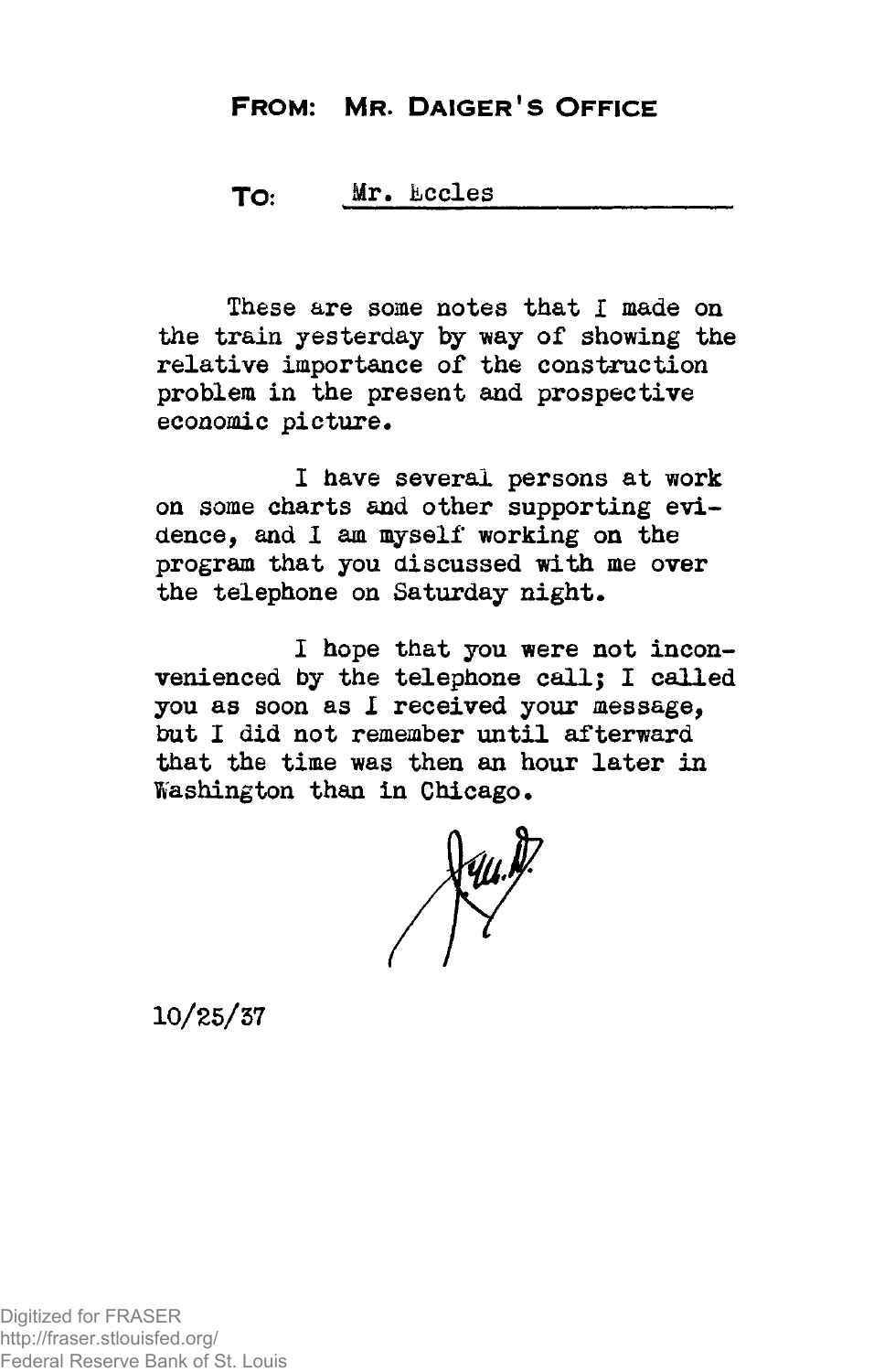## SIGNIFICANCE OF THE CONTINUED DEPRESSION IN CONSTRUCTION

At the end of the eighk-year period extending from the autumn of 1929 to the autumn of 1957—a period divided more or less equally between depression and recovery—building construction, which is ordinarily regarded as the country's  $No. 1$  industry. remains in a state of severe depression. The failure of this industry to revive in common with other major industries—or, put another way, its long-continued lag far behind most other industries—is the crux of the problem of extending the area of industrial production and employment on the one hand and of capital expenditure and investment on the other.

Except for two other lagging but smaller areas of heavy industry—namely, public-utility plant and equipment and railroad maintenance and equipment—the recovery of the past four years has been all that it might reasonably have been expected to be without the impetus that could have come only from a much larger volume of building construction. Even in the case of the railroads, the lack of revenues ordinarily derived from the movement of raw materials and manufactured products entering into building construction has been a retarding factor in expenditures for labor, materials, and rolling stock.

Digitized for FRASER http://fraser.stlouisfed.org/ Federal Reserve Bank of St. Louis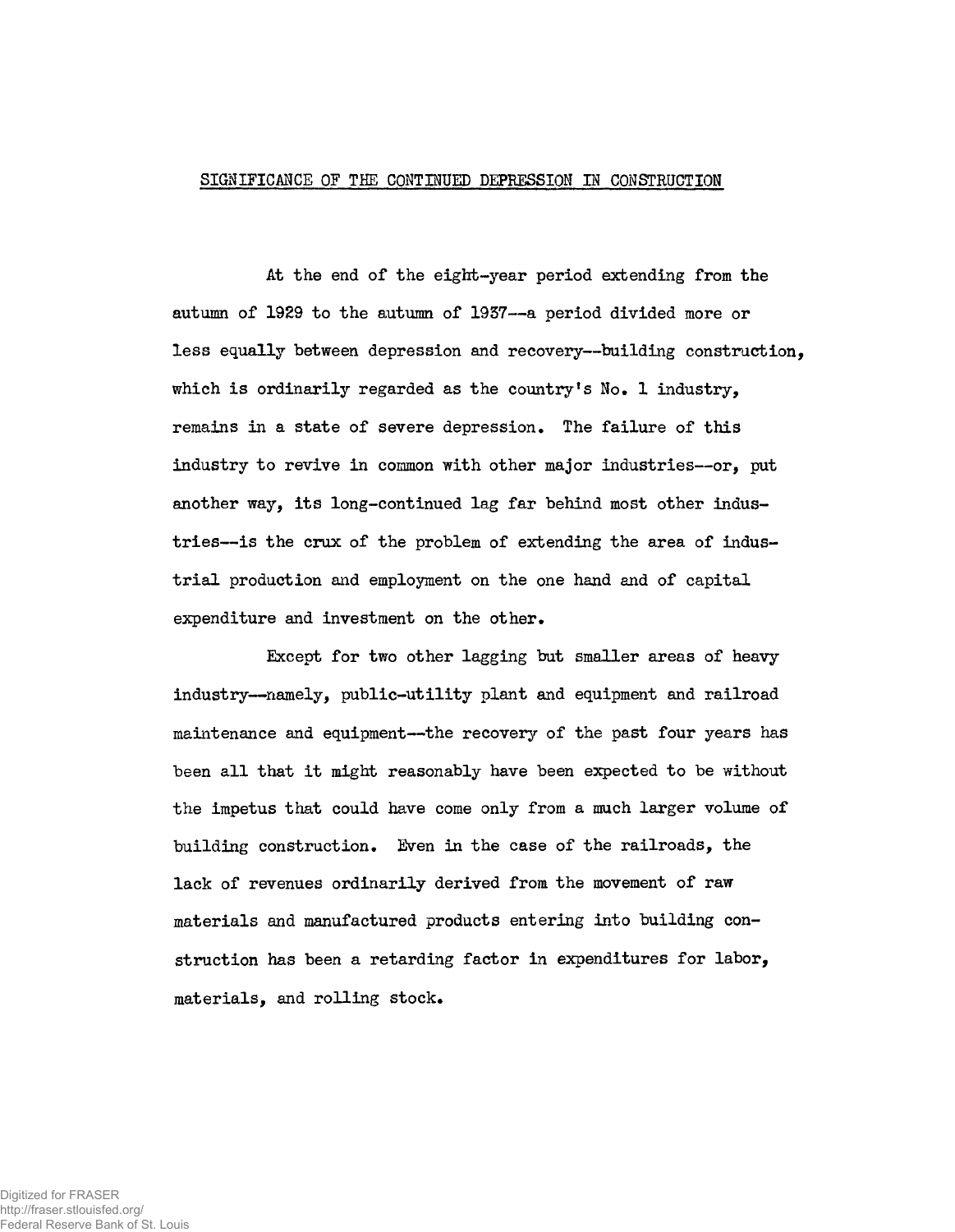There is thus a very real element of cause and effect between the prolonged lag in building construction and such other crucial problems as the following:

- 1. The failure of business generally to expand beyond the limits reached earlier in the present year.
- 2. The recent slowing down of industrial production and retail trade.
- 5. The failure of bank deposits to turn over at a more rapid rate and of a larger volume of capital funds to find an outlet in productive enterprise.
- 4. The lag in national income and in Federal, State, and local revenues.
- 5. The recurrent Treasury deficits, the unbalanced Federal budget, and Federal, State, and local expenditures for unemployment relief•

It would be an exaggeration even to suggest that the lag in building construction is the only important cause of these several adverse factors. It is not an exaggeration, however, to say that it is the principal cause, the most deep-rooted, and one that must be dealt with in a vigorous and decisive way before an appreciable improvement in business and employment can be forecast for 1958.

Without a much larger volume of construction and employment than is now in prospect during the next building season (say from the